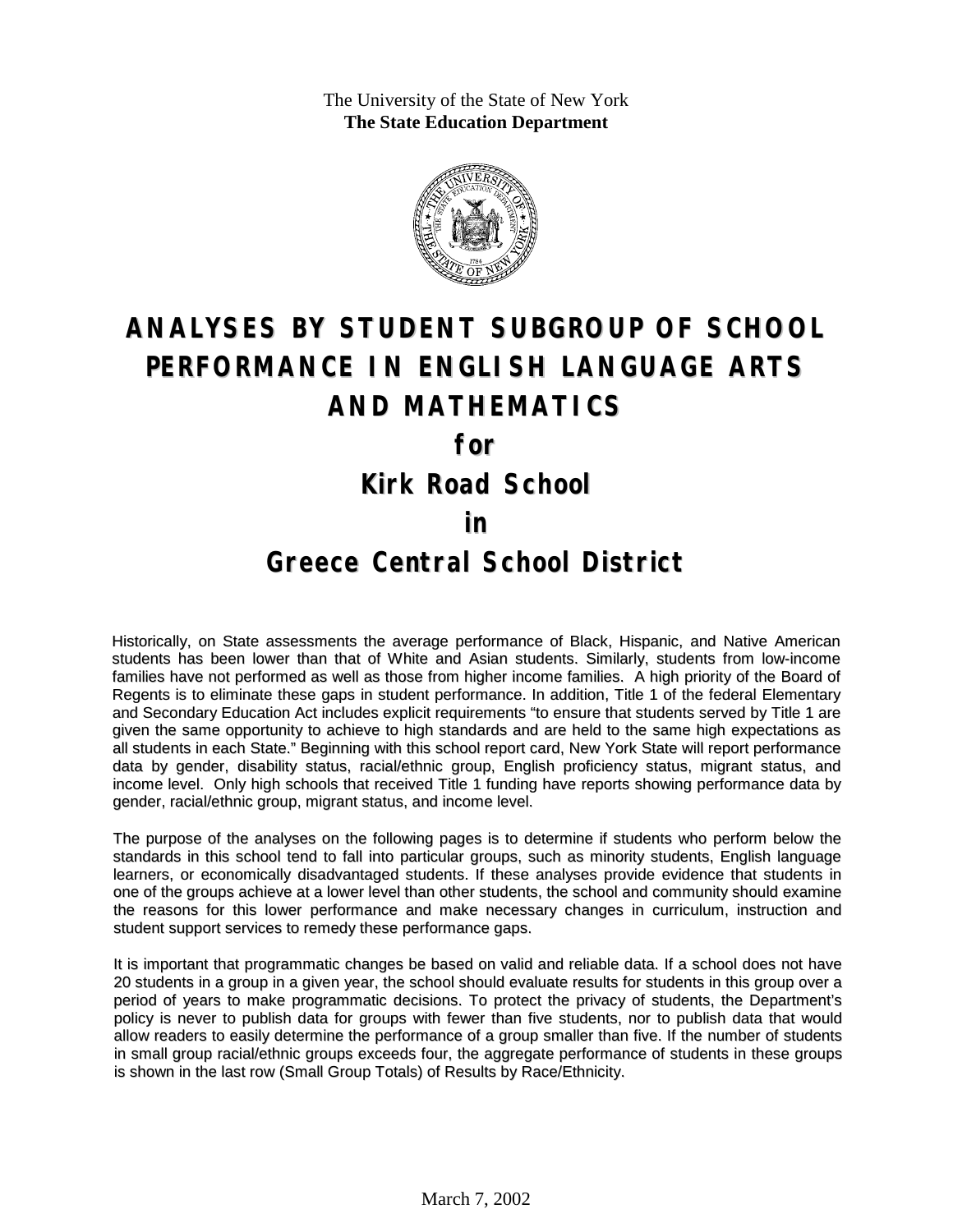## **Elementary English Language Arts**

A description of the performance levels and summary results for all general-education students and all students with disabilities can be found in the *Overview* of the New York State Report Card.

|                                          | <b>Counts of Students</b> |            |                      |                |              |                |             |                | <b>Percentages</b><br>of Tested |                  |
|------------------------------------------|---------------------------|------------|----------------------|----------------|--------------|----------------|-------------|----------------|---------------------------------|------------------|
| <b>Student Subgroup</b>                  | <b>Not Tested</b>         |            |                      | <b>Tested</b>  |              |                |             |                | <b>Students</b>                 |                  |
|                                          | <b>ALT</b>                | <b>ELL</b> | No<br>Valid<br>Score | Level<br>1     | Level<br>2   | Level<br>3     | Level<br>4  | Total          | Level<br>$2 - 4$                | Level<br>$3 - 4$ |
| Results by Race/Ethnicity                |                           |            |                      |                |              |                |             |                |                                 |                  |
| American Indian/Alaskan<br><b>Native</b> | 0                         | 0          | 0                    | $\mathbf s$    | s            | s              | $\mathbf s$ | $\overline{2}$ | s                               | s                |
| <b>Black</b>                             | 0                         | $\pmb{0}$  | $\mathbf 0$          | s              | $\mathbf s$  | $\mathbf s$    | $\mathbf s$ | $\overline{4}$ | $\mathbf s$                     | $\mathbf s$      |
| Hispanic                                 | 0                         | 0          | 0                    | $\mathbf s$    | $\mathsf{s}$ | $\mathbf s$    | s           | 1              | $\mathbf s$                     | s                |
| Asian or Pacific Islander                | 0                         | 0          | $\mathbf{2}$         | $\mathbf s$    | s            | s              | s           | 1              | s                               | s                |
| White                                    | $\mathbf 0$               | 0          | $\overline{4}$       | 12             | 40           | 79             | 25          | 156            | 92%                             | 67%              |
| Total                                    | 0                         | 0          | 6                    | 12             | 41           | 85             | 26          | 164            | 93%                             | 68%              |
| Small Group Totals (s)                   | 0                         | 0          | 2                    | 0              | $\mathbf{1}$ | 6              | 1           | 8              | 100%                            | 88%              |
| Results by Gender                        |                           |            |                      |                |              |                |             |                |                                 |                  |
| Female                                   | $\pmb{0}$                 | 0          | $\overline{2}$       | $\mathbf{1}$   | 18           | 49             | 13          | 81             | 99%                             | 77%              |
| Male                                     | 0                         | 0          | $\overline{4}$       | 11             | 23           | 36             | 13          | 83             | 87%                             | 59%              |
| Total                                    | 0                         | 0          | 6                    | 12             | 41           | 85             | 26          | 164            | 93%                             | 68%              |
| Results by English Proficiency Status    |                           |            |                      |                |              |                |             |                |                                 |                  |
| <b>English Proficient</b>                | 0                         | 0          | 5                    | 12             | 41           | 85             | 26          | 164            | 93%                             | 68%              |
| <b>Limited English Proficient</b>        | 0                         | 0          | $\mathbf{1}$         | $\pmb{0}$      | $\mathbf 0$  | 0              | 0           | 0              | 0%                              | 0%               |
| Total                                    | 0                         | 0          | 6                    | 12             | 41           | 85             | 26          | 164            | 93%                             | 68%              |
| Results by Income Level                  |                           |            |                      |                |              |                |             |                |                                 |                  |
| Economically<br>Disadvantaged            | 0                         | 0          | $\mathbf 0$          | 5              | 3            | $\overline{7}$ | $\pmb{0}$   | 15             | 67%                             | 47%              |
| Not Disadvantaged                        | $\mathbf 0$               | 0          | 6                    | $\overline{7}$ | 38           | 78             | 26          | 149            | 95%                             | 70%              |
| Total                                    | $\mathbf 0$               | 0          | 6                    | 12             | 41           | 85             | 26          | 164            | 93%                             | 68%              |
| Results by Migrant Status                |                           |            |                      |                |              |                |             |                |                                 |                  |
| <b>Migrant Family</b>                    | 0                         | 0          | 0                    | $\mathbf 0$    | 0            | 0              | $\mathbf 0$ | 0              | 0%                              | 0%               |
| Not Migrant Family                       | 0                         | 0          | 6                    | 12             | 41           | 85             | 26          | 164            | 93%                             | 68%              |
| Total                                    | 0                         | 0          | 6                    | 12             | 41           | 85             | 26          | 164            | 93%                             | 68%              |

**Note. ALT** designates severely disabled students eligible for the New York State Alternate Assessment; **ELL** designates English language learners eligible for an alternative assessment of proficiency in reading English; and **No Valid Score** designates students who did not receive a valid test score because of absence from all or part of the test or because the test was administered under nonstandard conditions.